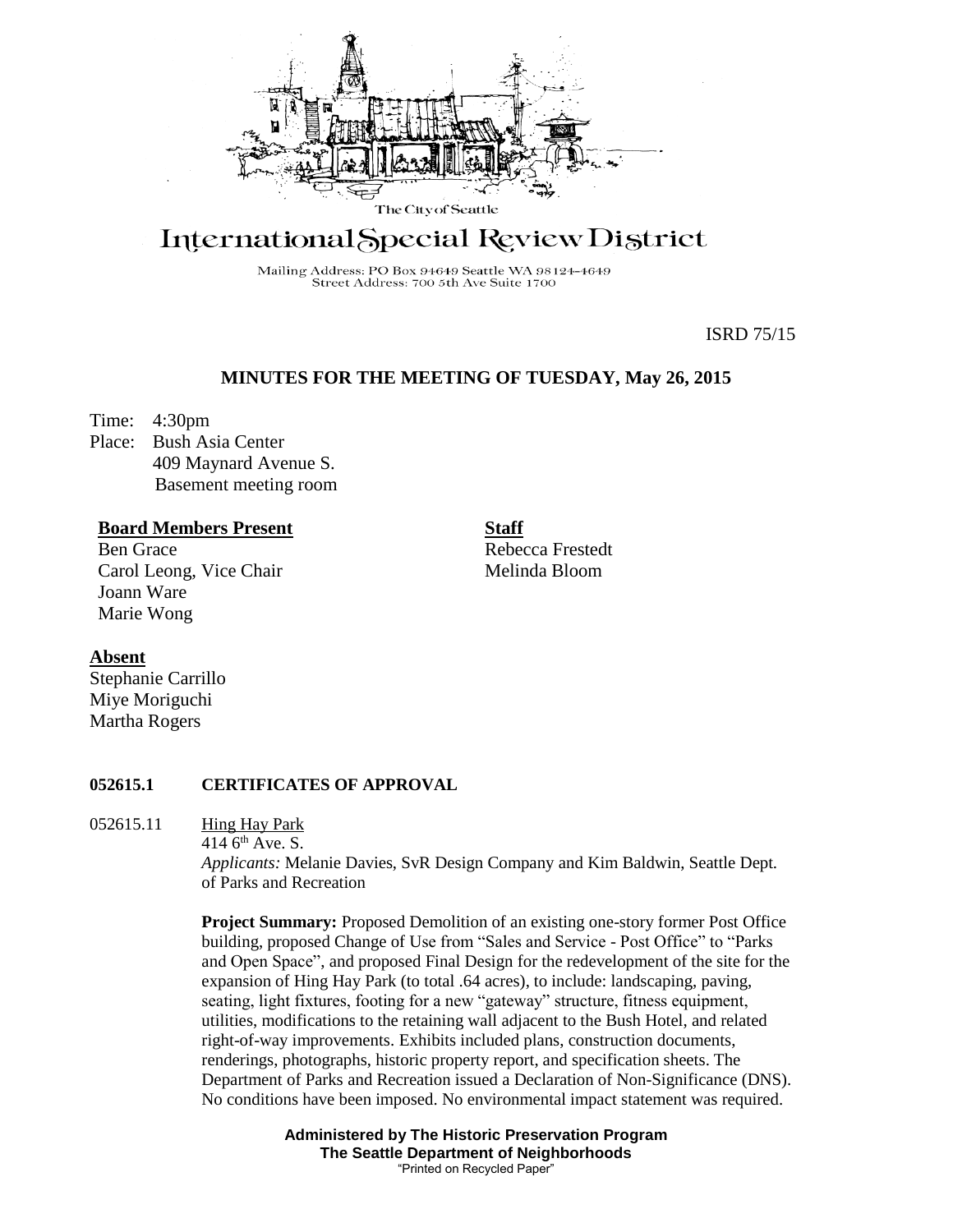Ms. Frestedt summarized past design briefings before the Architectural Review Committee and full Board. The Post Office building was constructed in 1956. It is a non-contributing property within the District. This site is located within the Asian Character Design District.

Mr. Grace disclosed past involvement with Friends of Hing Hay Park (FHHP) and said he has not been involved since last year.

Applicant Comment:

Kim Baldwin, DOPAR, summarized the process to date and that the project funding is supported by a \$3 million dollar parks levy. She said the community's "Friends of …" group has been working to raise funds for the "add-on" items outlined in the proposal.

Melanie Davis, SvR, presented via PowerPoint (full report in DON file). She went over existing and proposed elements – brick, paving, trees. She explained that they propose to paint the Post Office wall yellow and plant bamboo in front. She said that they will lower the height of a retaining wall on the south side of the Bush Hotel to prevent a hiding spot; they will lower the plant material as well. She said the lower wall will be painted to match existing. She said the terrace will be dark sandblasted concrete and the rest will be medium sandblasted concrete color. She said the top will be ground to expose aggregate. She said that the terrace will house a bike rack, fitness equipment, tables, chairs; she said the trash receptacle will match those at International Children's Park. She said that there was discussion with the FHHP, who had asked to see other options for the tables and chairs. She said they will come back with signage and metal perforation designs under a separate application.

Ms. Davies summarized the lighting plan; she said that there will be two large light poles flanking the Gateway with lower lights along the path. She said they did photometric of all lighting and designed for modulation and variation of light. She said the gateway is also a light element and they are working on the location of lights with regard to maintenance and access. She went over the planting plan and said plantings were selected for seasonal color, accordance with CPTED (Crime Prevention through Environmental Design) principles, and degree of maintenance required.

Ms. Davies said that the shape and engineering has been done on the gateway structure and they are finalizing calculations. She said they are working with FHHP on perforation patterns and will come back to board. She said that wood will add warmth to seating areas.

Ms. Davis said that there are added bid items: uplighting, bamboo, and wall perforations; she said they will keep the board abreast of bids and decisions. She explained that the Post Office building will be demolished except the back north wall will be retained.

Ms. Baldwin said they are working on vacation of alley. She said in the meantime they are getting SDOT street use permit.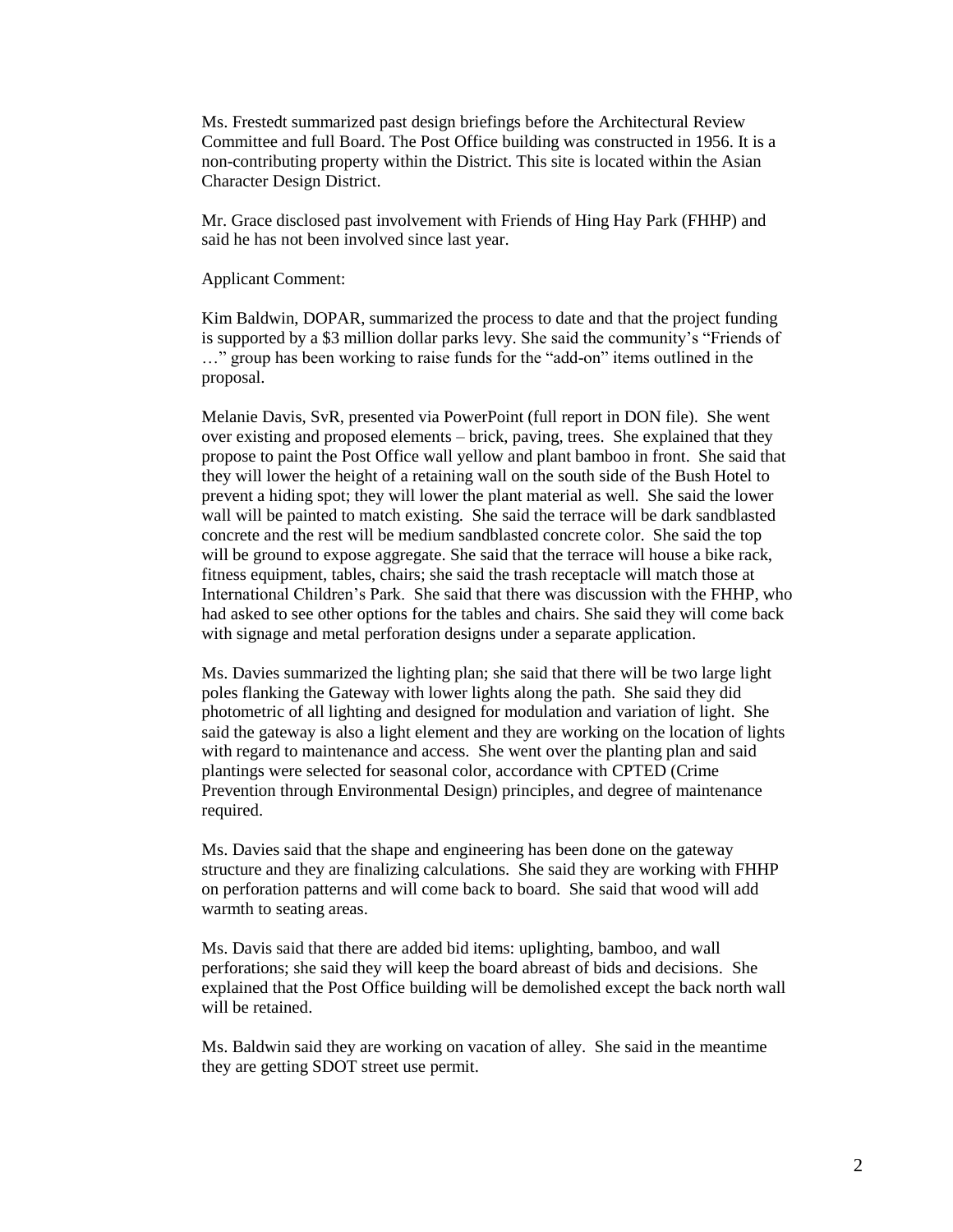Ms. Davis said that work will include disconnect of old and installation of new power and utilities. She said that there will be a new electrical feed box to service the old and new park. It will be set behind a fenced in area. She said that the design of the fence will be similar to that of the assembly areas. She said that they are working with the FHHP on the design and will be coming back with the perforation design and wood material proposal under a separate application. She went over the six additive bid items and reiterated that the FHHP group received \$40k from the Seattle Foundation toward funding those items.

Ms. Frestedt asked for clarification on where the metal perforated fence will be located for the power box and asked if it will be where the electrical source is.

Ms. Davis showed on the plans and said it is accessed from terrace area. She said that the metal perforated fence will match existing wall perforations and will be painted the same color.

Ms. Frestedt confirmed that there will be gravel in the tree pits.

Ms. Davis said there would.

Ms. Leong asked about duration of the project.

Ms. Davis said she hoped demolition would be done by September and project completion in June 2016.

Ms. Baldwin said it is dependent on permitting.

Mr. Grace asked about the furniture and said that except for color it seemed it was becoming a standard. He asked about power availability.

Ms. Davis said there will be power availability for park users as well as access to light controller.

Ms. Ware asked about the red gateway finish.

Ms. Davis said it is a red Tinamic finish; it will be shop painted and then touched up here.

Ms. Ware asked about stainless finish on the handrails.

Ms. Davis said it will be brushed.

Public Comment:

Ching Chan, Friends of Hing Hay Park, said they have been involved in discussions and asked if the existing tables and chairs would remain.

Ms. Baldwin said that they will keep the same furniture in the old park as they have now. Responding to questions she said that badminton will be set up in the park and ping pong will remain. She explained that they are allowing space for vendors in the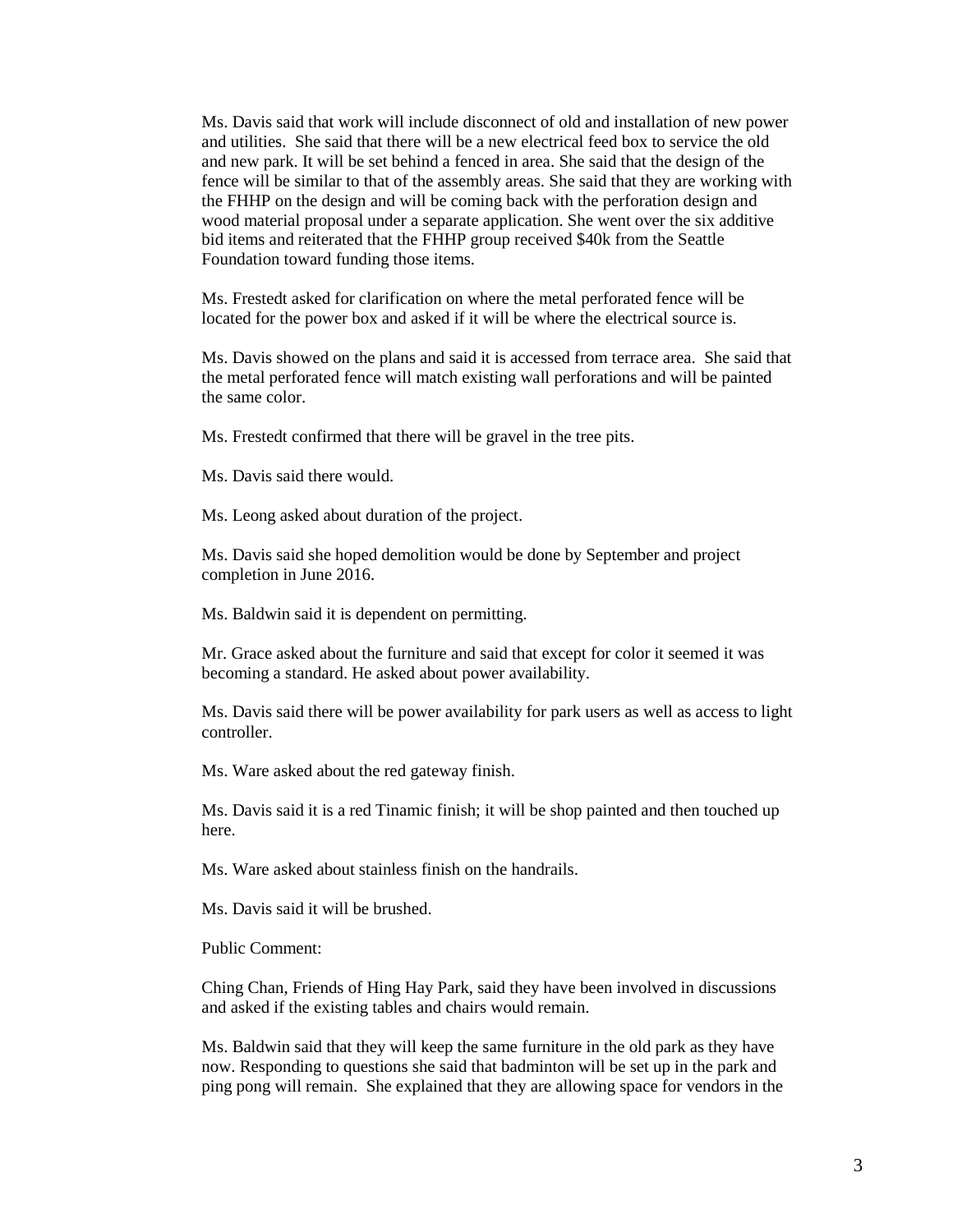corner and that they are proposing electric, water, sewer underground but it is a ways out. She said that the space will just open space until that happens.

Nate Cormier, SvR, noted the mobile-nature of the existing red folding chairs and said they will be able to be moved around the park.

Ms. Davis went through ADA circulation in the park. She said that it is a fully accessible path system whereas the existing is not. She showed access from all points of entry, placement of stairs, ramps, and handrails.

Board Discussion:

Ms. Frestedt noted that since the gateway structure final design is not complete that she would recommended excluding the footing at this phase and until full information about the gateway structure and cladding is provided. She said that from her perspective as staff that the perforations relate to final form and how it is perceived at grade from pedestrian level.

Discussion ensued and board members determined that from a CPTED perspective there appears to be sufficient visibility at the base.

Ms. Ware said that even perforated it will still be the same; either way the footing will be the same shape. She said that the width and how it touches the ground have been reviewed and she didn't see an issue. She said she preferred more perforations over fewer.

Mr. Grace asked Ching Chan if she'd like to offer feedback from the FHHP group.

Ms. Chan said that it is bulkier and more massive than when they thought it would be. She said CPTED is a big concern to be aware of. She said reducing the size of the footings is not an option and they will work with Parks to make it as transparent as possible.

Ms. Leong asked if anything would change structurally.

Ms. Davis said that it would not. She said they have completed structural design and engineering. She said perforations have nothing to do with structural.

Mr. Cormier said that you will be able to see movement of people, but not so much visibility of buildings. You will have to walk around it.

There was further discussion about the dialog around perforations and the "cutting ratio".

Mr. Grace said is better equipped to make recommendations on perforations, understanding that the structural framework is fixed. He that it will be the same shape and dimension just the number of perforations will change.

Ms. Ware said that would come back to the board.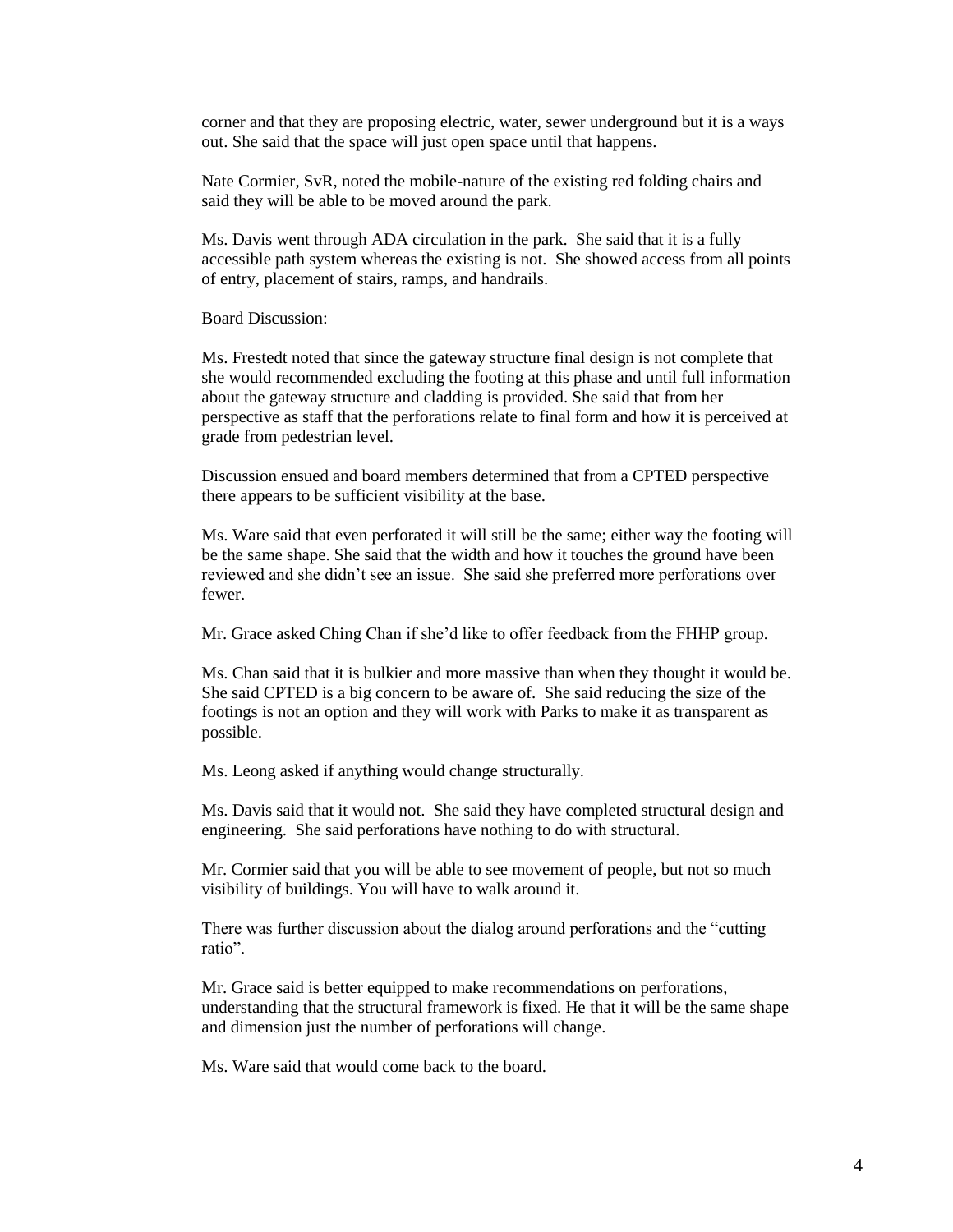Board members discussed the various components of the application and agreed that they had enough information to make a recommendation. Members did not think that the gateway footing should be excluded from this approval.

Action: I move that the International Special Review District Board recommend approval of a Certificate of Approval for demolition, use, design and landscaping, with the following condition:

**The applicant shall submit plans for the perforation design and assembly of the gateway structure, perforation design and assembly of the wooden/metal seating, and parks signage under a separate application for a Certificate of Approval.**

This action is based on the following:

The proposed demolition, use, design and landscaping meet the following sections of the **International Special Review District Ordinance and applicable Guidelines:**

**SMC 23.66.030 Certificates of Approval – Application, review and appeals SMC 23.66.302 International Special Review District goals and objectives SMC 23.66.304 International District Mixed (IDM) goals and objectives SMC 23.66.318 Demolition SMC 23.66.320 Permitted uses SMC 23.66.326 Street-level uses SMC 23.66.334 Streets and sidewalks SMC 23.66.336 – Exterior building finishes A. General Requirements**

**B. Asian Design Character District**

#### **Secretary of the Interior's Standards for Rehabilitation**

**#9.** New additions, exterior alterations, or related new construction will not destroy historic materials, features, and spatial relationships that characterize the property. The new work shall be differentiated from the old and will be compatible with the historic materials, features, size, scale and proportion, and massing to protect the integrity of the property and its environment.

**#10.** New additions and adjacent or related new construction will be undertaken in such a manner that, if removed in the future, the essential form and integrity of the historic property and its environment would be unimpaired.

MM/SC/BG/JW 4:0:0 Motion carried.

#### **052615.2 BOARD BRIEFING**

052615.21 Louisa Hotel Briefing 669 S. King St. *Presenters*: Bob Hale, Rolluda and Kim Orr, Barrientos

> Briefing on completed demolition and stabilization of the building and plans for building restoration and reconstruction, including the addition of a new rooftop penthouse and underground parking.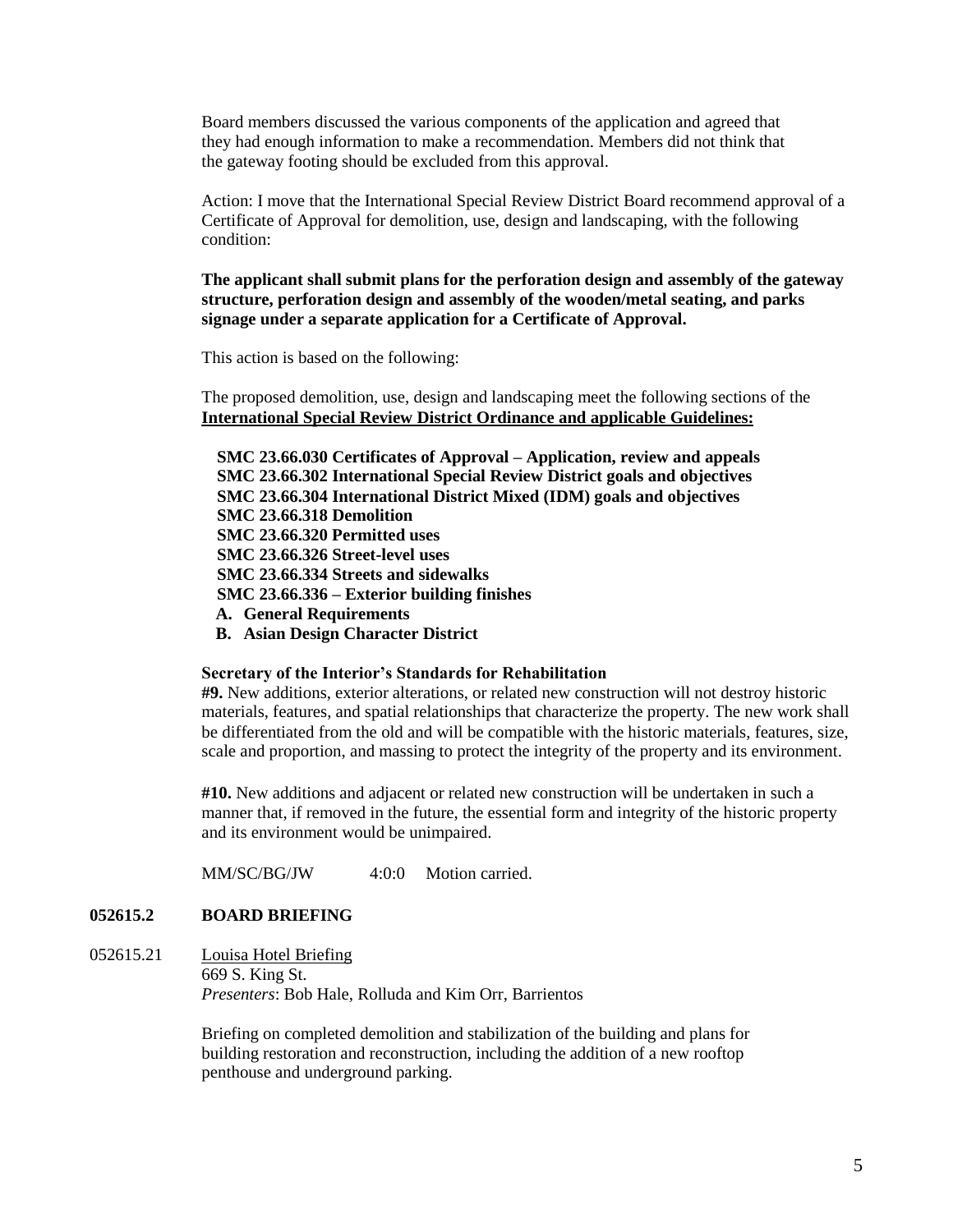Bob Hale, Rolluda Architects, provided an overview of the building and damage sustained by the Dec. 2013 fire. He said that the Woo family is working with Barrientos and the SCIDPDA to apply for tax credits a d hoping for New Market Tax Credits. He said they hope to start construction in January 2016. The construction will take 14-16 months and should be finished in the spring of 2017.

Mr. Hale said fire damage and dry rot took a toll on the west side of the building. Fortunately, the north side is intact. He said the original architects were disciples of Frank Lloyd Wright and noted the more modern appearance compared to other buildings in the District of that era. It's the only building with Chicago style bay windows in the district. He said that they have lots of documentation of the original building. He said that most transoms are intact and the community bulletin board is intact.

Mr. Hale went on to say they plan to provide 25 parking spaces in the basement that will be residential or monthly not public parking. He said they will use the same storefronts; they will be replicated based on original details, and they will likely before the Board on a case-by-case basis. He said that Sea Garden and Mon Hei Bakery have expressed interest in coming back and they are trying to accommodate that. He said that they are considering a laundromat in one of the alley spaces that could be used by the neighborhood, as well as tenants. He said there were originally 70-75 units and they're going to result in 84, including the penthouse addition.

Mr. Hale explained that the penthouse will be set back 20' on King and  $15'$  on  $7<sup>th</sup>$ . He said there will be a community roof deck and private decks on top floor units. He said that on the north elevation the transoms are intact and will be restored. He said a couple storefronts are original. He said they will match the brick veneer and wood windows. He said the National Park Service has approved the work so it will qualify for tax credits; he said that they pulled back the proposed penthouse size per their request. He went over sight lines of the penthouse. He said they would restore the east side common areas – stairs, corridors and said that doors will be kept and blanked off to keep the rhythm going. He said they propose small studios.

Kim Orr said that they will average 370 square feet, more studios than 1 bedroom.

Mr. Hale said they will restore the transoms and the corner entry details. He said that one stair will be used to access the parking and the other to access housing. He said the garage entrance will be at the pet shop. He said that the new entry will be restored to match original.

Mr. Grace asked how many retail spaces there would be on King St.

Ms. Orr said there are currently 10 on the ground floor. Six are located on King St.

Mr. Grace said that this is encouraging for other property owners.

Ms. Leong said it is exciting and she is looking forward to the restoration. She said she wanted to see lighting details. She asked if there was any consideration of outdoor seating.

It was noted that they don't yet know who each of the tenants will be.